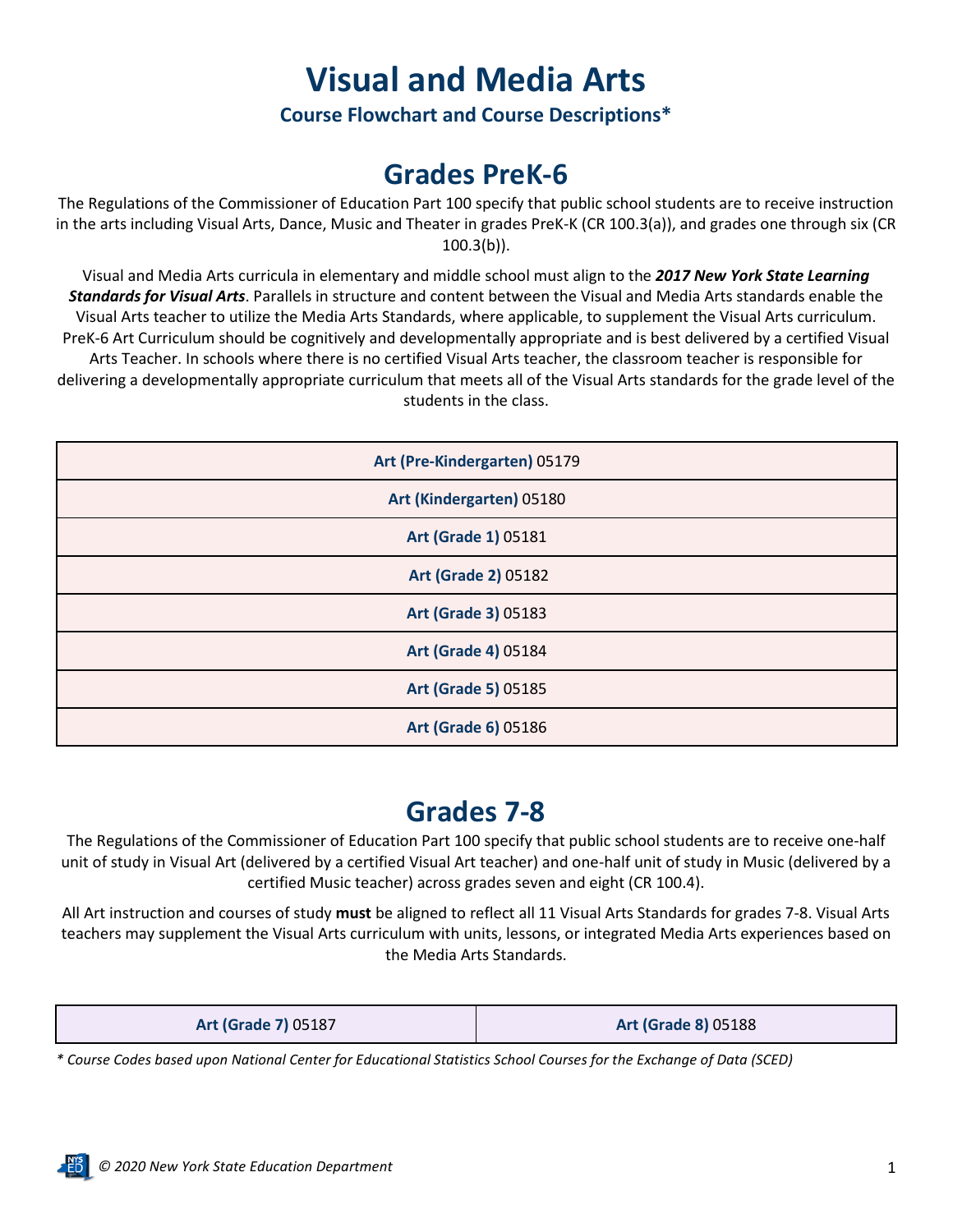## **Grades 9-12**

## **High School** *Proficient\** **Level Comprehensive Foundation Courses (HS1)**

### *These courses meet the Arts 1-unit diploma requirement.* **(First year of Arts sequence)**

The Regulations of the Commissioner of Education Part 100 specify that students in grades nine through twelve must have the opportunity to complete a unit of credit in the Arts; which may include Visual Arts, Music, Dance, or Theater to satisfy Regents diploma requirements (CR 100.5(a)3(v)). Students should also have the opportunity to begin a sequence in the arts in grade nine (100.2(h)).

Courses used for the 1-unit diploma requirement should be comprehensive and foundational, should meet all 11 Visual Arts and/or Media Arts standards at the HS1 Level, and must be taught by a certified Visual Arts educator. High School Comprehensive Foundation Level courses foster a broad range of problem-solving and skill development, facilitating a deeper understanding of art that supports further study and encourages lifelong engagement.

\*For a complete description of the Proficient (HSI) Level, please see the Standards Implementation Guide, p. 27, available at http:// *[www.nysed.gov/common/nysed/files/programs/curriculum-instruction/2017-implementation-guide\\_update\\_final.pdf](http://www.nysed.gov/common/nysed/files/programs/curriculum-instruction/2017-implementation-guide_update_final.pdf).*

\*\*Districts developing Art History and/or Studio in Design courses to meet the 1-unit diploma requirement may need to consider how these courses will address all 11 Anchor Standards—including the Creating standards—and engage students with traditional and *contemporary works of both fine art and design.*

## **High School** *Accomplished\** **Level Electives (HS II) (Second and third year of Arts sequence)**

High School Accomplished Level Elective course offerings enable students to complete a sequence in the Arts, and Regents Diploma with Advanced Designation and/or a (4+1) Pathway option. Advanced courses may be designed as ½ unit or 1-unit offerings, and some courses may be taken concurrently as scheduling allows.

\*For a complete description of the Accomplished (HSII) Level, please see the Standards Implementation Guide, p. 27, available at *[http://www.nysed.gov/common/nysed/files/programs/curriculum-instruction/2017-implementation-guide\\_update\\_final.pdf](http://www.nysed.gov/common/nysed/files/programs/curriculum-instruction/2017-implementation-guide_update_final.pdf).*

### **High School** *Advanced\** **Level Electives (HSIII) (Third and fourth year of Arts sequence)**

High School Advanced Level courses enable students who excel in the Arts to complete an Arts sequence, and Regents Diploma with Advanced Designation and/or a (4+1) Pathway option. Depending on prior experience of the student and course placement within a sequence, some courses listed as HSII *Accomplished* may also meet the needs of students at the HSIII *Advanced* Level.

\*For a complete description of the Advanced (HSIII) Level, please see the Standards Implementation Guide, p. 27, available at http:// *[www.nysed.gov/common/nysed/files/programs/curriculum-instruction/2017-implementation-guide\\_update\\_final.pdf](http://www.nysed.gov/common/nysed/files/programs/curriculum-instruction/2017-implementation-guide_update_final.pdf).*

**The following Course Flowcharts are guidance and suggest possible course progressions and do not include all possibilities. Districts should consider the needs of all students when planning arts coursework in addition to ensuring courses are appropriately aligned to the Arts Learning Standards at the Proficient, Accomplished, or Advanced levels.** 

**In the table below, Visual Arts courses appear in blue shaded areas. Media Arts courses appear in yellow areas. Courses that may crossover into both Visual and Media Arts appear in green areas, suggesting opportunities for varied entry points to and cross-over opportunities between Visual and Media Arts sequences.**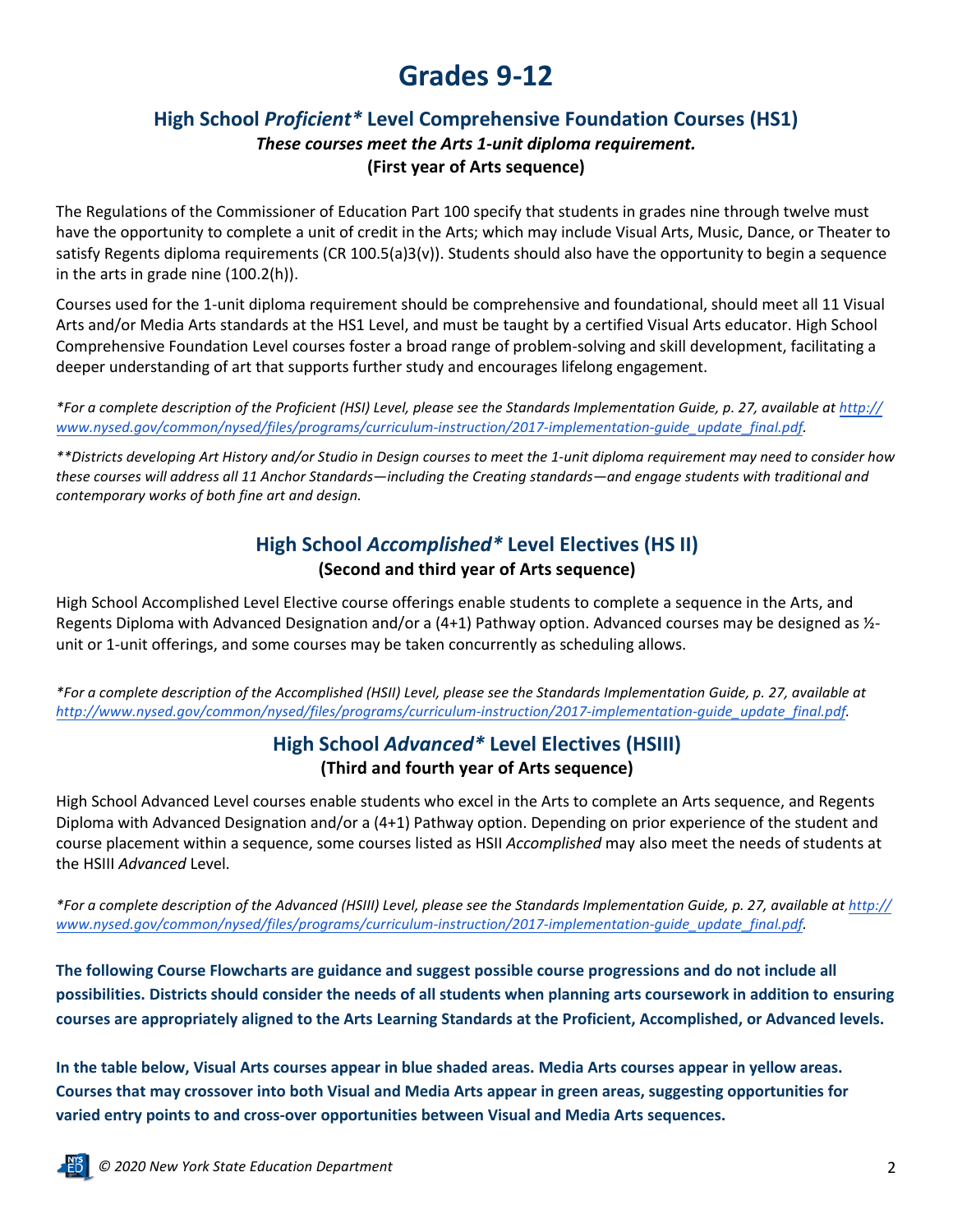## *Proficient* **Level (HS1) Comprehensive Foundation Courses**

**Media Arts**

**Media Arts**

| <b>Digital &amp; Media Arts</b> | <b>Studio in Design**</b> | <b>Studio in Art</b> | <b>Studio in Crafts</b> | Art History** |
|---------------------------------|---------------------------|----------------------|-------------------------|---------------|
| 05250                           | 05195                     | 05154                | 05165                   | 05152         |

## *Accomplished* **Level (HSII) Electives**

|                                             |                                                   |                                                    |                                                       | <b>Visual Arts</b>                                |
|---------------------------------------------|---------------------------------------------------|----------------------------------------------------|-------------------------------------------------------|---------------------------------------------------|
| <b>Interactive</b>                          | Cinematography/                                   | <b>Digital</b>                                     | <b>Studio in Drawing</b>                              | <b>Studio in</b>                                  |
| <b>Design</b>                               | <b>Video Production</b>                           | <b>Imaging</b>                                     | and Painting                                          | <b>Sculpture</b>                                  |
| 05252                                       | 05168                                             | 05251                                              | 05155                                                 | 05158                                             |
| <b>Interactive Game</b>                     | <b>Moving</b>                                     | <b>Visual Com-</b>                                 | <b>Studio in</b>                                      | <b>Studio in</b>                                  |
| <b>Design</b>                               | <b>Image</b>                                      | munication Design                                  | <b>Printmaking</b>                                    | <b>Ceramics</b>                                   |
| 05253                                       | 05255                                             | 05162                                              | 05161                                                 | 05159                                             |
| <b>Digital Sound Design</b><br>05257        | <b>Moving Image/</b><br><b>Animation</b><br>05256 | <b>Advertising</b><br><b>Design</b><br>05163       | <b>Advanced Studio in</b><br><b>Drawing</b><br>05156  | <b>Studio in Fibers</b><br>and Textiles<br>05164  |
| <b>Multimedia</b><br><b>Design</b><br>05260 | <b>Media Performance</b><br>05259                 | <b>Photography/Digital</b><br>Photography<br>05167 | <b>Advanced Studio in</b><br><b>Painting</b><br>05157 | <b>Studio in</b><br><b>Fashion</b><br>05190       |
| <b>Intermedia</b>                           | <b>Media</b>                                      | <b>Advanced Studio in</b>                          | Printmaking/                                          | <b>Industrial</b>                                 |
| <b>Design</b>                               | <b>Literacy</b>                                   | <b>Graphic Design*</b>                             | <b>Graphics</b>                                       | <b>Design</b>                                     |
| 05261                                       | 05263                                             | 05199                                              | 05160                                                 | 05191                                             |
| <b>Media Arts</b>                           | <b>Media Arts</b>                                 | <b>Web</b>                                         | <b>Architectural</b>                                  | <b>Studio in</b>                                  |
| <b>Theory</b>                               | <b>Other</b>                                      | <b>Design</b>                                      | <b>Drawing &amp; Design</b>                           | <b>Interior Design</b>                            |
| 05262                                       | 05299                                             | 05254                                              | 05199-other                                           | 05193                                             |
|                                             |                                                   | <b>Virtual</b><br><b>Design</b><br>05258           | <b>Arts</b><br>Interdisciplinary<br>05201             | <b>Advanced Creative</b><br><b>Crafts</b><br>0519 |

## *Advanced* **Level (HSIII) Electives**

**Media Arts Visual Arts Film—International Baccalaureate** 05174 **AP Art & Design 2-D Design** 05171 **AP Art & Design Drawing** 05172 **AP Art & Design 3-D Design** 05175 **Media Arts Independent Study** 05297 **Art/Design— Int. Baccalaureate** 05173 **AP Art History** 05153 **Visual Arts Independent Study** 05197 **Media Arts Work Experience** 05298 **Visual Arts Work Experience** 05198

**PYS**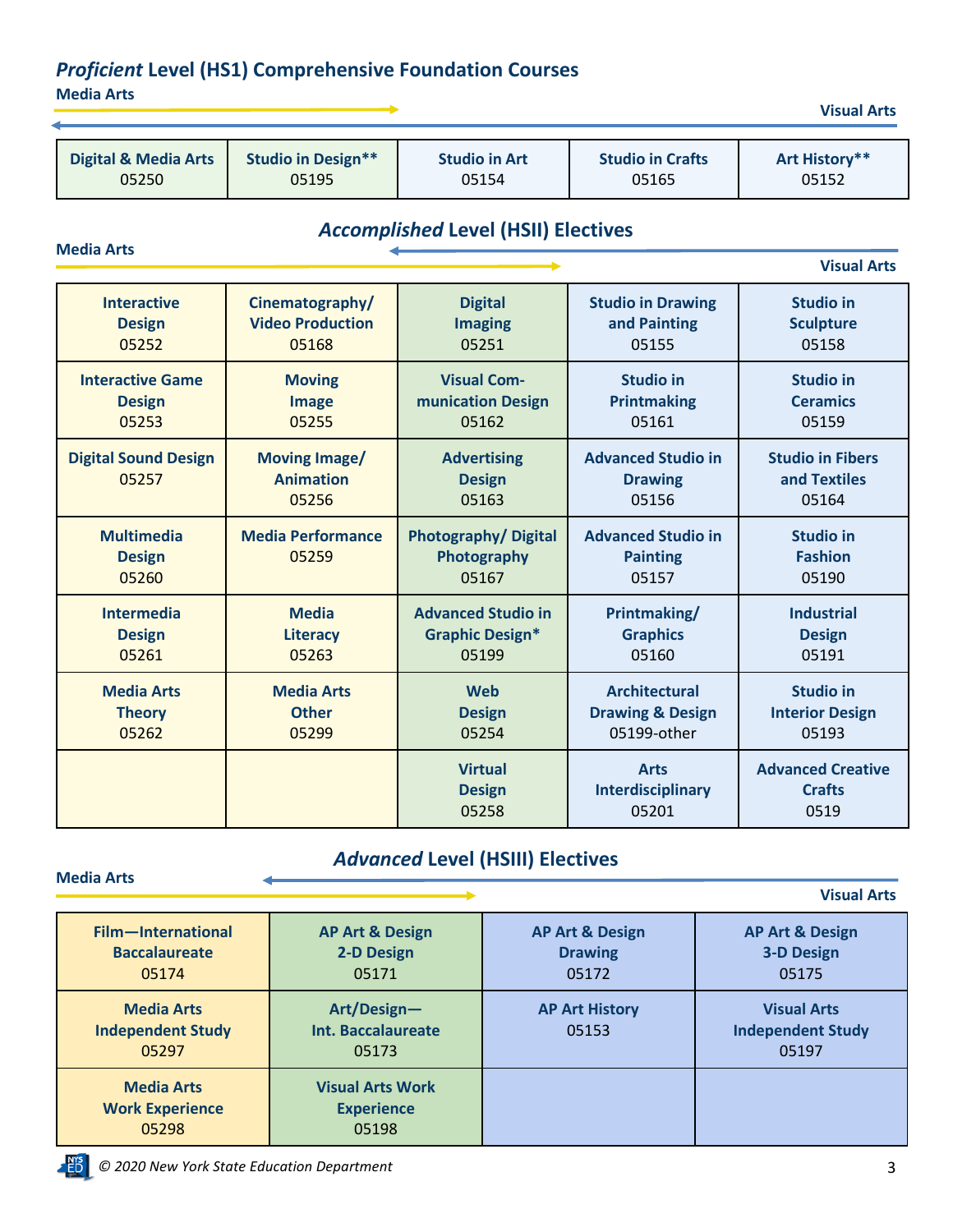## **Visual and Media Arts Course Codes and Descriptions**

### **High School** *Proficient* **Level Comprehensive Foundation Courses (HSI)**

#### **05152 Art History**

Students are introduced to significant works of art, artists, and artistic movements that have shaped the art world and influenced or reflected various periods of history. Course content emphasizes the evolution of art forms, techniques, symbols, and themes. The course covers the relationship of art to social, political, and historical events throughout the world, while covering multiple artists, traditional and contemporary aesthetic issues, and the development of art. Critical analysis of visual images, as they communicate and express the history, needs, and ideals of society and individuals is included. The focus of this comprehensive course is on expression of ideas through application of a variety of media, study of historical and contemporary art and artists from a worldwide perspective, and critical analysis and exploration of techniques as they communicate and express the history, needs, and ideals of society and individuals. To qualify as a comprehensive foundational course, instruction and practice should incorporate all 11 Anchor Standards and include Creating, Presenting, Responding and Connecting.

#### **05154 Studio in Art/Fundamentals of Art**

Students are introduced to the fundamentals of artistic expression. The courses include experiences in drawing, painting, two-and three-dimensional design, and sculpture. The courses emphasize observation and interpretation of the visual environment, visual communication, imagination, and symbolism through an introduction to various visual arts media. The focus of this comprehensive course is the study of how artists convey ideas through application of a variety of media, and the study of historical and contemporary art and artists from a worldwide perspective. To qualify as a comprehensive foundational course, instruction and practice should incorporate all 11 Anchor Standards and include Creating, Presenting, Responding and Connecting.

#### **05165 Studio in Crafts/Visual Arts-Crafts**

EB.

Crafts courses help students apply form and structure to the materials and accompanying aesthetics of crafts through a survey of a wide range of craft forms; some possibilities include fibers, ceramic work, silk-screening, mask-making, papermaking, jewelry work, and so on. The focus of this comprehensive course is on communication of ideas and application of form and structure through diverse media, and the study of historical and contemporary art and artists from a worldwide perspective. To qualify as a comprehensive foundational course, instruction and practice should incorporate all 11 Anchor Standards and include Creating, Presenting, Responding and Connecting.

#### **05195 Studio in Design/Fundamentals of Design**

Students are introduced to the concepts and processes associated with two- and three-dimensional design from history and world cultures. Students study, analyze, and respond to the function and fundamental processes of design and demonstrate versatility with technique, problem solving, and ideation. They learn to critique their work and the work of others and become aware of design in their environment. The focus of this comprehensive course is on development of ideas, and application of form and structure through diverse media, study of historical and contemporary art and artists from a worldwide perspective. To qualify as a comprehensive foundational course, instruction and practice should incorporate all 11 Anchor Standards and include Creating, Presenting, Responding and Connecting.

#### **05250 Digital and Media Arts**

This course introduces students to the creative and conceptual aspects of media arts production, including a range of techniques, genres and styles, mediums, and forms; such as moving image, sound, spatial, and interactive design. Topics may include development of ideas, synthesis of visual and sound components, production and presentation. Focus is on development of ideas and application of form and structure through application of a variety of media, and the study of historical and contemporary art and artists from a worldwide perspective. Students develop media literacy and an understanding of balancing freedom and responsibility as they analyze and create media artworks. To qualify as a comprehensive foundational course, instruction and practice should incorporate all 11 Anchor Standards and include Creating, Presenting, Responding and Connecting.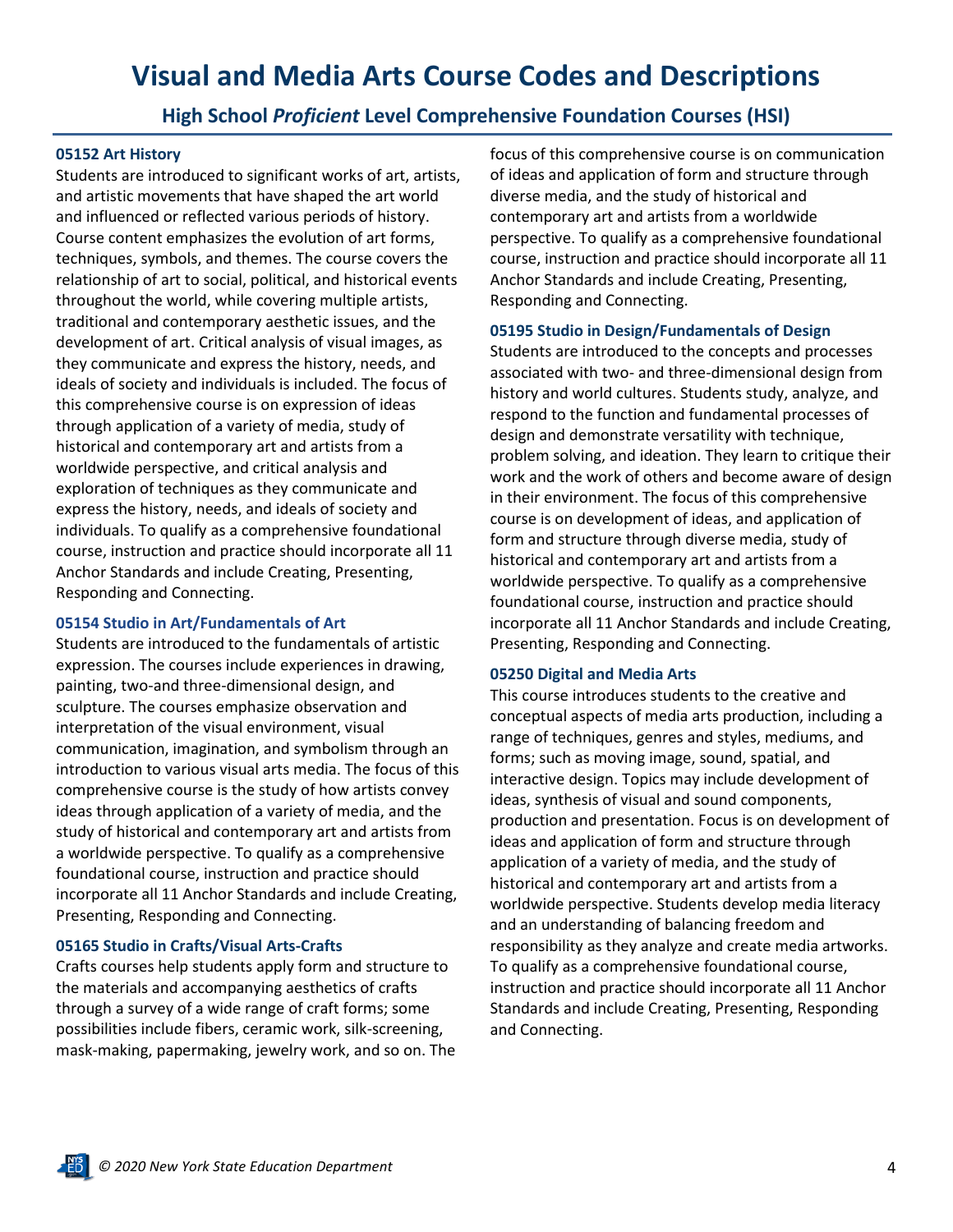#### **05155 Visual Arts—Drawing/Painting**

Visual Arts—Drawing/Painting courses focus on the interrelationships that occur between drawing and painting using a variety of media and techniques, emphasizing observation and interpretation of the visual environment. These courses typically include applying various media, mark making, and compositional strategies; along with a study of art and artists from a worldwide perspective and instruction in the critique process. Advanced courses may encourage students to refine their creative process and develop their own artistic exploration, following and breaking from traditional conventions.

#### **05158 Studio in Sculpture**

Sculpture courses promote expression of ideas through three-dimensional works. Students explore representational and abstract sculpture through subtractive (carving), additive (modeling), and assemblage techniques in one or more media. A study of historical and contemporary sculpture and sculptors from a worldwide perspective, and instruction and practice in the critique process are addressed.

#### **05159 Studio in Ceramics/Pottery**

Ceramics/Pottery courses engage students in a sequential learning experience that encompasses the history of ceramics, critiquing their own work and the work of others, aesthetic inquiry, and creative production. They develop knowledge of ceramic techniques and processes with an emphasis on design, craftsmanship, and expression. Experience includes, but is not limited to, clay modeling, hand building, coil building, casting and throwing on the potter's wheel. Students develop a working knowledge of kiln firing and glazing techniques.

#### **05161 Printmaking**

Printmaking courses provide students with experience in a variety of traditional, non-traditional and digital printmaking materials, techniques, and processes. These courses emphasize fundamental processes of artistic expression through the creation of representational and abstract prints. Students learn about and practice responding to their own art for the purpose of reflecting on and refining work; and that of others, including master printmakers, through analysis, critique, and interpretation for the purpose of understanding how ideas are conveyed through printmaking.

#### **05164 Studio in Fibers and Textile Design**

Fibers and Textile Design courses emphasize applying the form and structure in creating textile and fiber works

using fiber and fiber-related media, techniques, and processes. These courses may help students understand the suitability of design to materials and the artist's intent in creating textile works of art. Content includes the study of the history of fiber and textile arts and guidance in responding to and interpreting work.

#### **05166 Visual Arts—Jewelry**

Jewelry courses engage students in the study of jewelry design, its media, techniques, and processes, and the fabrication of small-scale objects and individual pieces of jewelry. Students develop expressive and technical skills in creating jewelry and using art metals. Advanced design concepts in form and surface decoration may be explored. Study ranges from the early history and aesthetics of jewelry design to contemporary times. Traditional designs may be studied as a basis for students' personal design concepts. Students apply design strategies in creating jewelry and participate in critiques of their jewelry and metal works, the jewelry and metal works of other students, and those by professional jewelers and gemologists.

#### **05193 Studio in Interior Design**

Interior Design courses emphasize applying the fundamental processes of artistic expression to design an interior living or working space. Students analyze and apply a variety of media, techniques, and processes in their interior design work. Courses may also include an understanding of aesthetic issues associated with interior design. Students study the art or process of designing the interior of a room or building and focus on enhancing the interiors of a space to achieve a healthier and more aesthetically pleasing environment. Students will study interior design from historical, contemporary, and world cultures. Students engage in critique of their works of interior design, the design works of others, and works by professional interior designers.

#### **05199 Studio in Fashion**

Studio in Fashion courses emphasize applying personal artistic expression to design wearable objects. Students analyze and apply a variety of concepts, media, techniques, and processes in their fashion design work. Courses may also include an understanding of aesthetic issues associated with fashion design. Students will study fashion from historical, contemporary, and world cultures. Students engage in critique of their works of fashion, the fashion works of others, and works by professional fashion designers.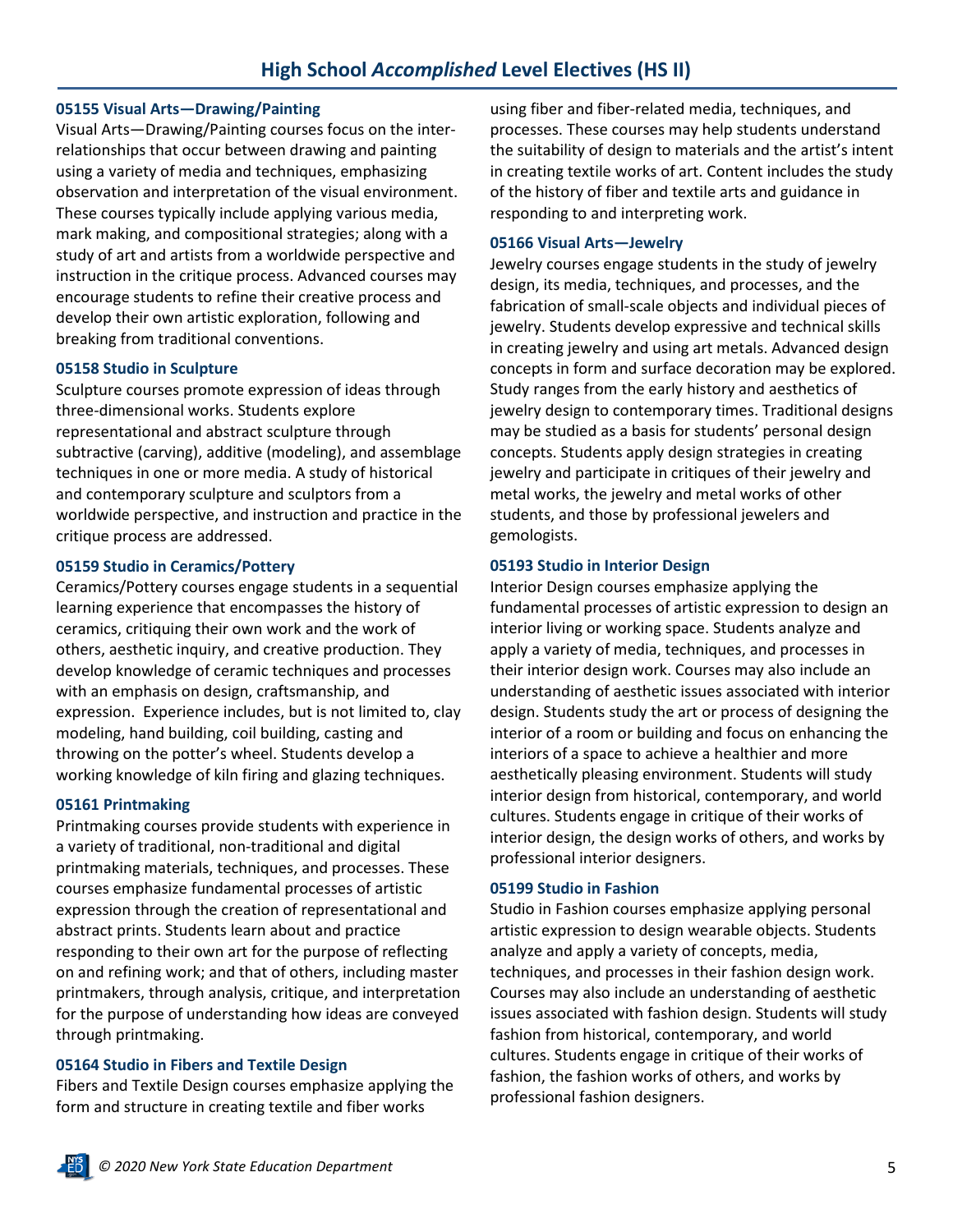#### **05201 Interdisciplinary Art**

Interdisciplinary Arts courses explore communication across the arts disciplines: any subset or all of the visual arts, music, drama, theater, dance, and literature may be addressed in the curriculum for these courses. Students study and critique the works of others and participate in or produce art themselves. These courses often include comparative study of various art forms over time (i.e., the interrelationship of theater and visual arts of a particular time period and culture).

#### **05251 Digital Imaging**

Digital Imaging courses explore the creative and conceptual aspects of designing and producing digital imagery, graphics, and photography. Students study the techniques, genres, and styles from a variety of mediums and forms. Topics may include development of ideas, application of tools and technology, ; composing, capturing, processing, and programming of imagery and graphic information; their transmission, distribution, and marketing; and contextual, cultural and historical considerations.

#### **05254 Web Design**

Web Design courses explore the creative and conceptual aspects of designing and developing interactive, multimedia web sites that emphasize the principles of graphic design, interactivity, and usability. Students learn about a variety of visual, navigational, and structural approaches to navigation systems, visual hierarchy, basic animations, image preparation and file-transferring protocols. Topics may include conceptual development, framework and structure, interactivity, aesthetics; analysis of form and function, construction, and programming of virtual, multimedia, and interactive experiences; applications in Internet communications; and contextual, cultural, and historical aspects and considerations.

#### **05162 Visual Communications Design**

Courses in this classification emphasize applying fundamental processes of artistic expression through the exploration of the purposeful arrangement of images, symbols, and text to communicate a message. These courses may include investigations of how technology influences the creation of graphic and digital designs and study historical and contemporary visual communications design. These courses also provide instruction in the process of responding to their own art for the purpose of reflecting and refining work, and analyzing the work of others, including master designers, for the purpose of interpreting meaning.

Advertising Design courses emphasize applying the fundamental processes of artistic expression used in the fields of advertising and commercial art for the purpose of visual communication. These courses offer practical experiences in generating advertisements, commercial art, logos, layouts, illustrations, displays, lettering, and works with a variety of media, techniques, and processes. They also include preparing artwork for reproduction and presentation. Advertising Design courses present a historical and contemporary view of advertising art and commercial art. Students learn and practice responding to their own art and that of others including professional designers through analysis, critique, and interpretation.

#### **05167 Photography/Digital Photography**

Photography courses provide students with an understanding of photographic media, techniques, and processes. These courses focus on the development of photographic compositions through manipulation of the fundamental processes of artistic expression. Students may learn to make meaningful visual statements with an emphasis on personal creative expression to communicate ideas, feelings, or values. Photography courses may also include the history of photography, historic movements, image manipulation, critical analysis, and some creative special effects. Students engage in critiques of their photographic images, the works of other students, and those by professional photographers.

#### **05252 Interactive Design**

Interactive Design courses explore the creative, technical, and conceptual aspects of designing and producing interactive media arts experiences, products, and services, including reactive (sensory-based devices) and interactive technologies, 3-D game mechanics, interface design, mobile device applications, social media-based and web multimedia, physical spaces, augmented reality, and/or virtual reality. Topics may include idea development; design, and technical methods and practices; story and audience engagement; analysis and media literacy; construction, development, processing, modeling, simulation, and programming of interactive experiences; their transmission, distribution, placement and marketing; and contextual, cultural, and historical aspects and considerations.

#### **05255 Moving Image**

Moving Image courses explore the creative and conceptual aspects of designing and producing moving images for cinematic, film/video, animation, and multimedia presentations, such as documentaries, music videos, and performance media. Topics may include idea

#### **05163 Advertising Design**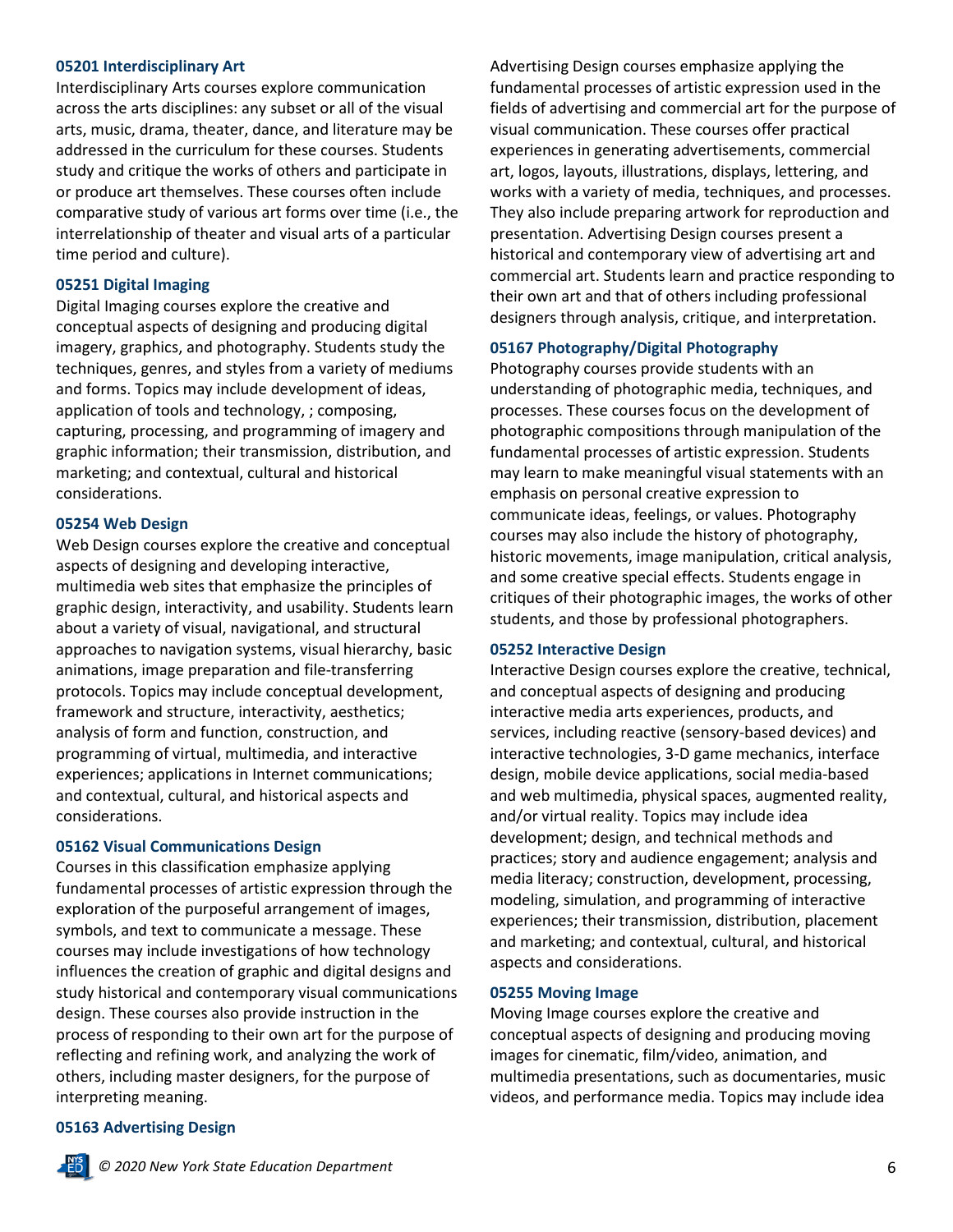development, design, and analysis of moving imagery; all processes of development including pre-production planning and organization, production and postproduction methods, tools, and processes; moving image presentation; transmission, distribution, and marketing; and contextual, cultural, and historical aspects and considerations.

#### **05260 Multimedia Design**

Multimedia Design courses explore the creative and conceptual aspects of designing and producing media artworks that combine imagery, text, sound, motion, interactivity, and/or virtual media into a unified presentation. Topics may include idea development, design and analysis; composition, development, processing and programming of combined physical, interactive, and virtual experiences and environments; presentation, transmission, distribution, and marketing; and contextual, cultural, and historical aspects and considerations.

#### **05262 Media Arts Theory**

Media Arts Theory courses instruct students on the conceptual, social, and philosophical aspects of the variety of forms, purposes, and nature of media arts. Topics may include ideas, design, and analysis of the range of media art experiences, styles, genres, and forms; these courses focus more on analysis of the roles of media technologies in society than on production of media works.

#### **05263 Media Literacy**

Media Literacy courses provide a history of the media, including advertising and persuasive techniques, and propaganda. Students learn how contemporary and historical images are used to make art, sell products, motivate populations, and influence opinions. Students learn to discern both the explicit and underlying messages within the media they view, and to evaluate the credibility of information. Topics may include issues surrounding television, internet, other sources of media; and exploring alternatives to mainstream media.

#### **05168 Cinematography/Video Production**

Formerly known as Film/Videotape,

Cinematography/Video Production, these courses emphasize the application of fundamental processes of shooting and processing of images. These courses include the history and development of cinema, television, broadcasting and video production. Students explore a range of skills needed to explore contemporary social, cultural, and political issues and creatively solve problems through cinematic or video productions. Students engage in critiques of their cinematic or video productions, those of others, and productions of professional cinematographers or video artists.

**05299 Media Arts—Other** 

Other Media Arts courses.

### **High School** *Advanced* **Level Electives (HSIII)**

#### **05171 AP Art and Design—2-D Design**

The AP Art and Design 2-D Design course is designed for students with a professional or academic interest in twodimensional art. This course focuses on the development of a personal investigation in 2-D Design, enabling the students to demonstrate mastery of media, technique, problem solving, and depth of ideas. Such conceptual variety can be demonstrated through either the use of one or the use of several media. Students refine their skills and create artistic works to submit via a portfolio to the College Board for evaluation.

#### **05172 AP Art and Design–Drawing**

The AP Art and Design 2-D Drawing course is designed for students with a professional or academic interest in twodimensional art. This course focuses on the development of a personal investigation in Drawing, enabling the students to demonstrate mastery of media, technique,

problem solving, and depth of ideas. Such conceptual variety can be demonstrated through either the use of one or the use of several media. Students refine their skills and create artistic works to submit via a portfolio to the College Board for evaluation.

#### **05175 AP Art and Design—3-D Design**

The AP Art and Design 3-D Design course is designed for students with a professional or academic interest in twodimensional art. This course focuses on the development of a personal investigation in 3-D Design, enabling the students to demonstrate mastery of media, technique, problem solving, and depth of ideas. Such conceptual variety can be demonstrated through either the use of one or the use of several media. Students refine their skills and create artistic works to submit via a portfolio to the College Board for evaluation.